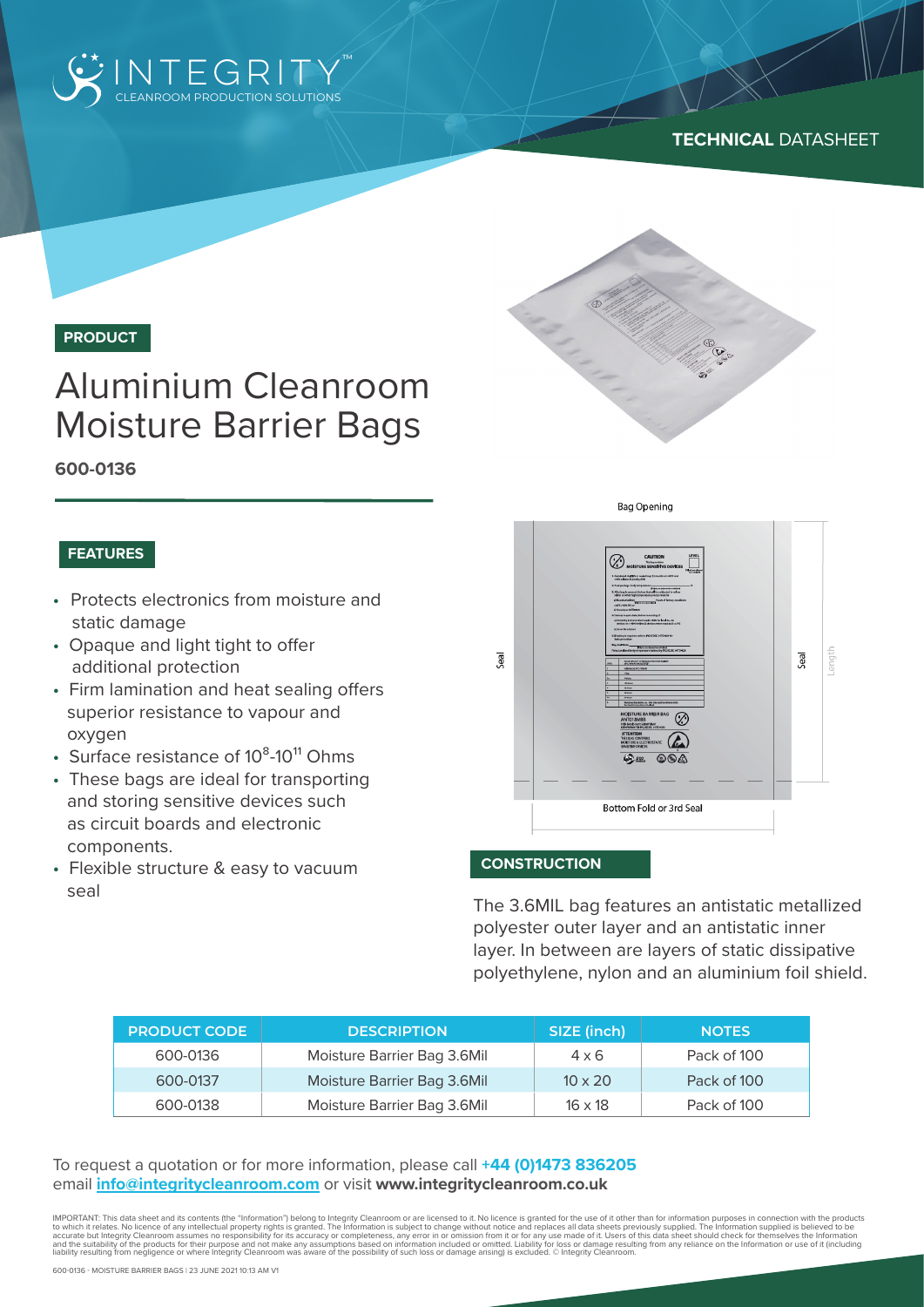

#### **TECHNICAL** DATASHEET

| LEVEL<br><b>CAUTION</b><br>This bag contains<br>MOISTURE SENSITIVE DEVICES                                                                                   |
|--------------------------------------------------------------------------------------------------------------------------------------------------------------|
| If Islank, see adjacent                                                                                                                                      |
| bar code labe<br>1. Calculated shelf life in sealed bag: 12 months at <40°C and<br><90% relative humidity (RH)                                               |
| 2. Peak package body temperature: _______<br>۰c                                                                                                              |
| f blank, see adjament bar code label<br>3. After bag is opened, devices that will be subjected to reflow<br>solder or other high temperature process must be |
| hours of factory conditions<br>a) Mounted within:<br>If blank, see adjacent label<br><30°C / 60% RH, or                                                      |
| b) Stored per J-STD-033                                                                                                                                      |
| 4. Devices require bake, before mounting, if:                                                                                                                |
| a) Humidity Indicator Card reads >10% for level 2a - 5a<br>devices or > 60% for level 2 devices when read at 23 $\pm$ 5°C                                    |
| b) 3a or 3b not met                                                                                                                                          |
| 5. If baking is required, refer to IPC/JEDEC J STD 033 for<br>bake procedure                                                                                 |
| <b>Bag Seal Date:</b><br>If blank, see adjament bar code labe<br>Note: Level and body temperature defined by JPC/JEDEC J-STD-020                             |

| <b>LEVEL</b>   | FLOOR LIFE (OUT OF THE BAG) AT FACTORY AMBIENT<br>30°C / 60% RH OR AS STATED                            |
|----------------|---------------------------------------------------------------------------------------------------------|
|                | Unlimited at 30°C / 85% RH                                                                              |
| $\overline{2}$ | 1 Year                                                                                                  |
| 2a             | 4 Weeks                                                                                                 |
| 3              | 168 Hours                                                                                               |
| 4              | 72 Hours                                                                                                |
| 5              | 48 Hours                                                                                                |
| Sa             | 24 Hours                                                                                                |
| 6              | Mandatory bake before use. After bake must be reflowed within<br>the time limit specified on the label. |

#### **CONFIGURATION(S)**

Our bags are available in custom sizes or in several industry standard sizes. Bags are offered in a 3-seal configuration, with our standard flexographically printed artwork. Our bags can also be personalised with your company logo on bespoke orders. Minimum order quantities apply.

#### **BAG ARTWORK**

Our moisture barrier bags are produced with the following sample artwork as standard. For further information on bespoke/printed orders, please contact one of our sales team. Please note there is a minimum order quantity of 20,000 bags on all custom printed bags.

Note: All of our custom moisture barrier bags are batch coded for QC traceability.

## MOISTURE BARRIER BAG ANT018MBB

THIS BAG IS ROHS COMPLIANT CONFORMS TO IPC/JEDEC J-STD-033

**ATTENTION** THIS BAG CONTAINS MOISTURE & ELECTROSTATIC SENSITIVE DEVICES







To request a quotation or for more information, please call **+44 (0)1473 836205** email **info@integritycleanroom.com** or visit **www.integritycleanroom.co.uk**

IMPORTANT: This data sheet and its contents (the "Information") belong to Integrity Cleanroom or are licensed to it. No licence is granted for the use of it other than for information purposes in connection with the products to which it relates. No licence of any intellectual property rights is granted. The Information is subject to change without notice and replaces all data sheets previously supplied. The Information supplied is believed to